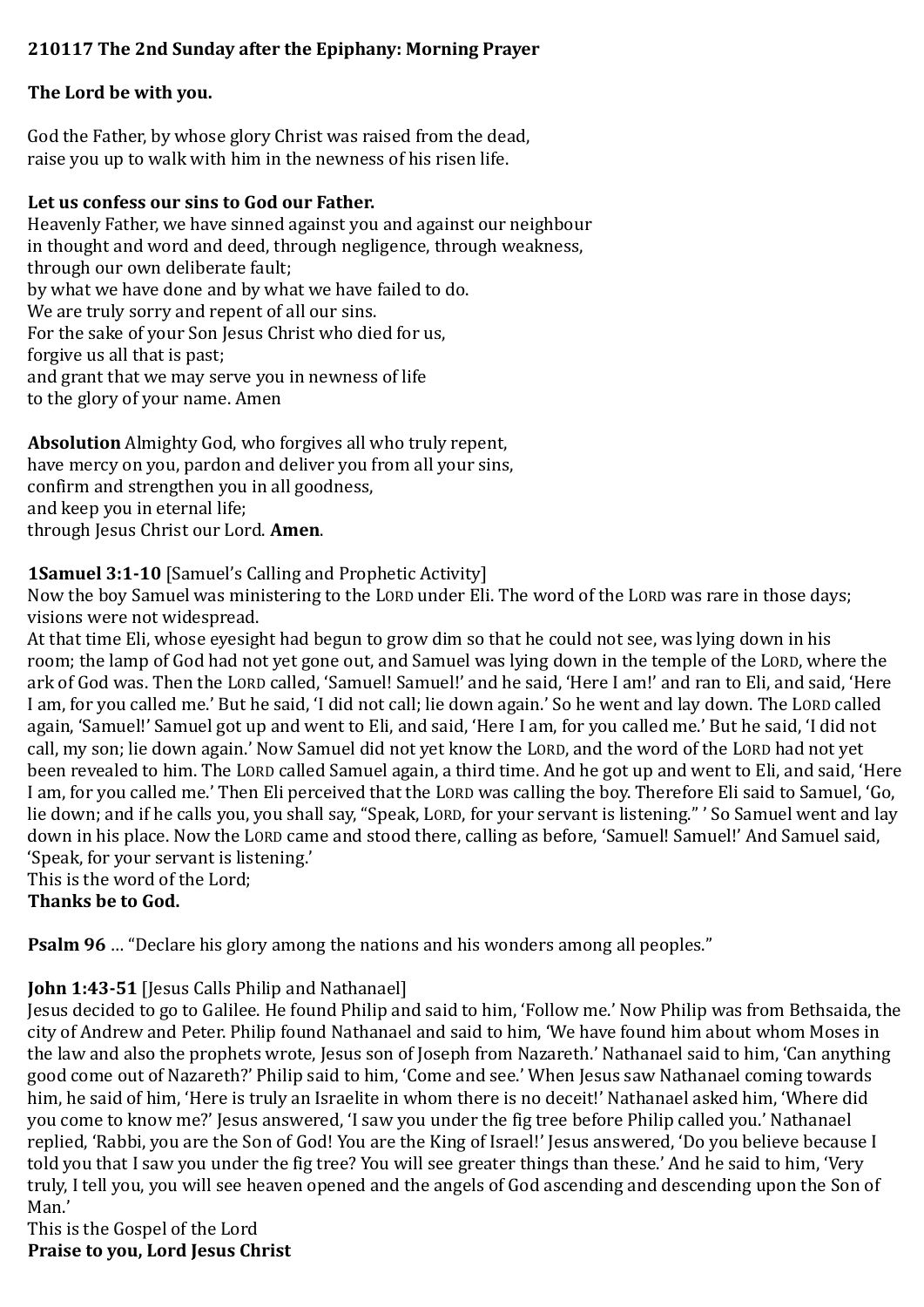#### **Sermon**

"Speak, Lord, for your servant is listening". Today for me is one to reflect on our core belief in God: in the very existence of God. How often have any of us experienced the feeling that God might - just now – be - somehow – present? For us? Today's OT reading can be read as a sweet story of Samuel as a little boy slowly becoming convinced, in the Temple at night, that God is not only present, but is actually speaking to this small person. But it might also slightly un-nerve us: a hidden personage in the pitch-darkness of the Temple is demanding his attention! If that were to happen to me, I would hope for – I would need – the reassuring presence of an old sage like Eli.

When God tries to get through to us, sometimes we are not ready, deaf in some way. This experience is reassuringly mirrored in this story in which the young Samuel needs help to recognise that it is God who is calling him.

By the time of Jesus' ministry in Galilee, Samuel's call was part of the lexicon of the Jewish people, of how God calls human beings. So today's gospel reading is really an overlay of that basic teaching. The difference is that the Son of God is now right there, in Galilee. So here we have a slightly unsettling vignette of the power, the nearness, of Jesus, "Do you believe because I told you that I saw you under the fig tree? You will see greater things than these."

This little inter-action reminds me that, just occasionally, the divine – God - breaks through from heaven and reassures us that he is still "there". This Son of God tells Nathanael "Truly I tell you, you will see heaven opened and the angels of God ascending and descending upon the Son of Man". If you had been there in that discussion with Jesus, would you have been so "blown away" existentially that you would have responded, "You are the Son of God! You are the king of Israel!"

Would you have been so thrown by this tantalising glimpse: as it were a physical scent of God's glory that you might have felt that you must drop everything and hang on every word and action of this Jesus; that nothing else was of any consequence for the rest of your life?

We're being exposed to Vocation… to the calling.

This "call" thing has perplexed and challenged me for a long time. Mark, in his stories of the calling of Jesus to his Apostles uses a word which strikes me very forcibly – "immediately".

They immediately …. followed him. Immediacy in my case meant 30 years! I can remember that the weekly readings I heard in church started resonating with me, challenging me. Could I take them seriously without resorting to either a simplistic Sunday-school faith; or an ultimately destructive rationalistic scepticism? That was certainly not an "immediate" process! Then, I had to buy into the Creeds. And I must confess that I poorly understood the Nicene Creed until I was in training for ministry.

Then, a tenuous, strengthening quiet realization that I had enough of a relationship with God to be sure and certain that he is alive and present today.

That I could pray to him and that he heard me. Pretty basic. The stuff of normal, if fervent, Christianity. I am, after all, just a normal Dublin Anglican.

So why did I cross the line into vocation? But that's the wrong question.

The right one is – why was I pulled – helped - across the line? Remember Samuel!

Why? Because over a long period (ten years in my case) I travelled along a road full of life options, where all the alternative side roads faded away until only one was left – the main road, forcing me to the inevitable conclusion that I should talk this through with Pat, my wife, and then talk hesitantly to my rector, before I lost my reason.

People ask me how I knew. I just did – I knew that I had to further explore belief. That I had - no - other option. The previous Archbishop of Canterbury, in his dense but voluptuous use of the English language, has put it this way:

"Vocation is a dreadful falling into the hands of God. God has decided; I may struggle or revolt, but here is this clear will, to be done whatever the cost. All I am asked for is compliance."

What arrogance to presume that the great God should want to touch me on the shoulder and crook his finger at me! But I see no other way of explaining it. Jeremiah put the presence of God rather well when he said: "There is in my heart as it were a burning fire shut up in my bones, and I am weary with holding it in, and cannot".

And what did it mean for me? – I was still working full-time in a tech company. It took about two years, culminating at a Selection Conference – thorough, heavy and encouraging. Once through, the Archbishop sponsored me for three years' training in the Theological College, amongst colleagues from all over Ireland. One third were women. One third were from the Republic. All of us came with different churchman-ships. But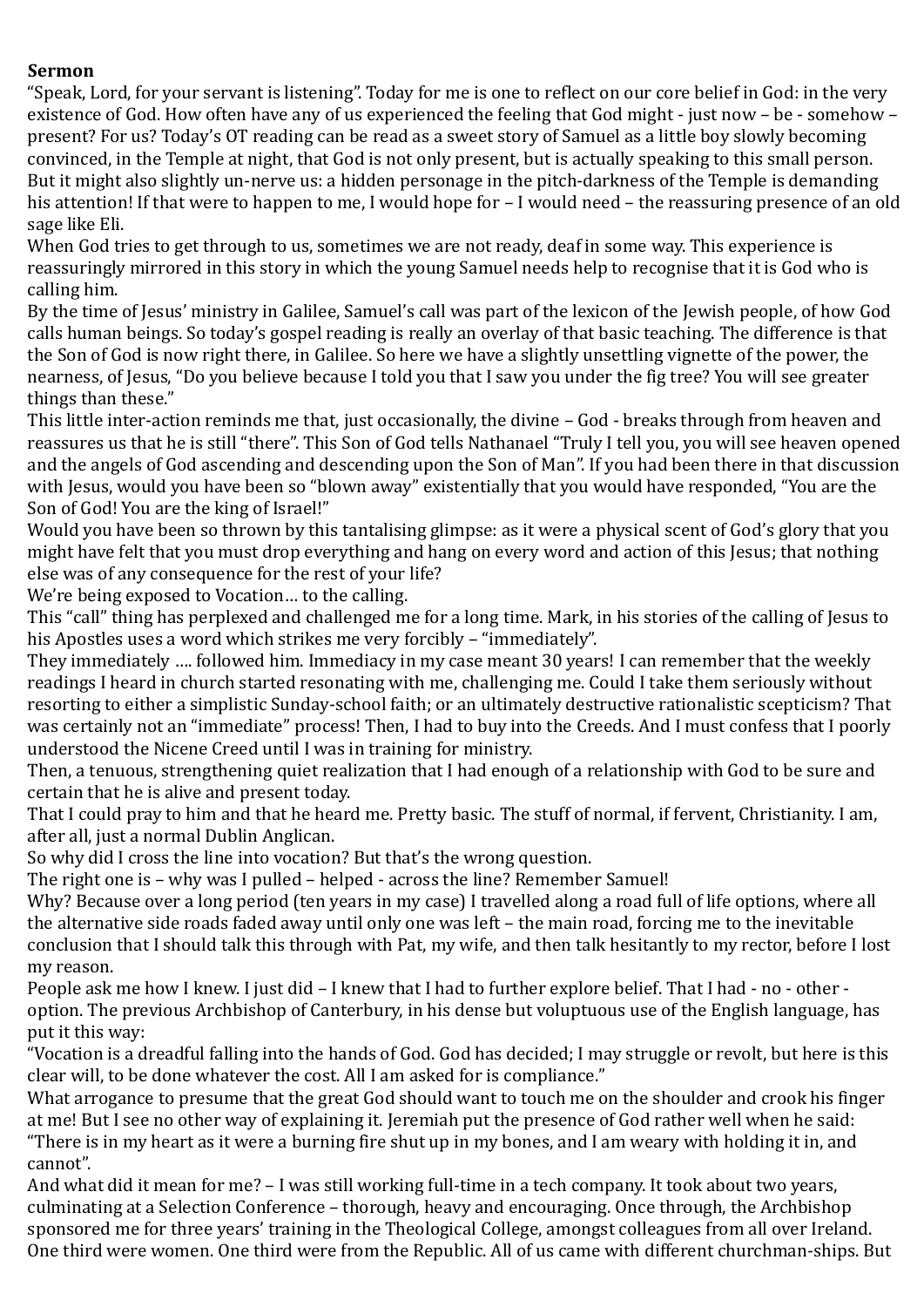all of them had gone through a similar, extended period of testing. And I have to admit that they were all what we must call "mature".

Ordination as a deacon happened on a hot day - 18<sup>th</sup> June 2006, in Christ Church Cathedral Dublin. Priesting came a year later. Which enabled me to celebrate the Sacrament of the Holy Communion. To baptise, to marry and to conduct a funeral.

I finally transferred to full-time ministry in, I think, 2012. And in November 2013 I was asked to come here! So, for me, following Jesus was not with the immediacy of the Gospels.

Vocation is a calling from God. I have no idea why he called me. I do not need, or presume to know, why. My vocation was tested by the Church – by the organization, the Church of Ireland. Vocation is from God, but Ordination is by and for the Church. Be sure to note that difference. My call to ordination is to serve in the Church; to create community among believers. Let me repeat that: to create community among believers. Ministry is about allowing God to use you in the community – to be God's servant.

Building and leading a community - "where two or three are gathered together in thy name". Serving that community, wherever it is – in church or not. Encouraging the kingdom of God on earth. Proclaiming the Word – the Gospel message. Being an evangelist. And presiding at the sacraments.

I'll finish with Mark's Gospel. You know, of course, that Jesus came from that dreadful place, Nazareth. Nothing good ever came out of Nazareth, we're told. Would you follow him just like that? Immediately? In my case, "immediately" meant "finally" - after much procrastination.

But God hooked this fish in the end! Think of me, pray for me.

For most of the past fourteen years, it's the most exciting thing I have ever done!

## **The Apostles' Creed**

I believe in God, the Father almighty, creator of heaven and earth. I believe in Jesus Christ, God's only Son, our Lord. who was conceived by the Holy Spirit, born of the Virgin Mary, suffered under Pontius Pilate, was crucified, died and was buried; he descended to the dead. On the third day he rose again; he ascended into heaven, he is seated at the right hand of the Father, and he will come again to judge the living and the dead. I believe in the Holy Spirit, the Holy Catholic Church, the communion of saints, the forgiveness of sins, the resurrection of the body, and the life everlasting. **Amen.** 

## **The Collect of the second Sunday after the Epiphany**

Almighty God, in Christ you make all things new: Transform the poverty of our nature by the riches of your grace, and in the renewal of our lives make known your heavenly glory; through Jesus Christ our Lord. Amen.

## **Prayers of intercession**

As the first disciples came to faith in Christ, so may the Church be faithful in following him. May she be made worthy to know and to reveal the mystery of salvation. *Lord, in your mercy, hear our prayer.*

Where there is hostility between nations and races, where a name can arouse suspicion, bring the peace of Christ. Teach all people to trust one another and find friendship in seeking the good of all. *hear our prayer*